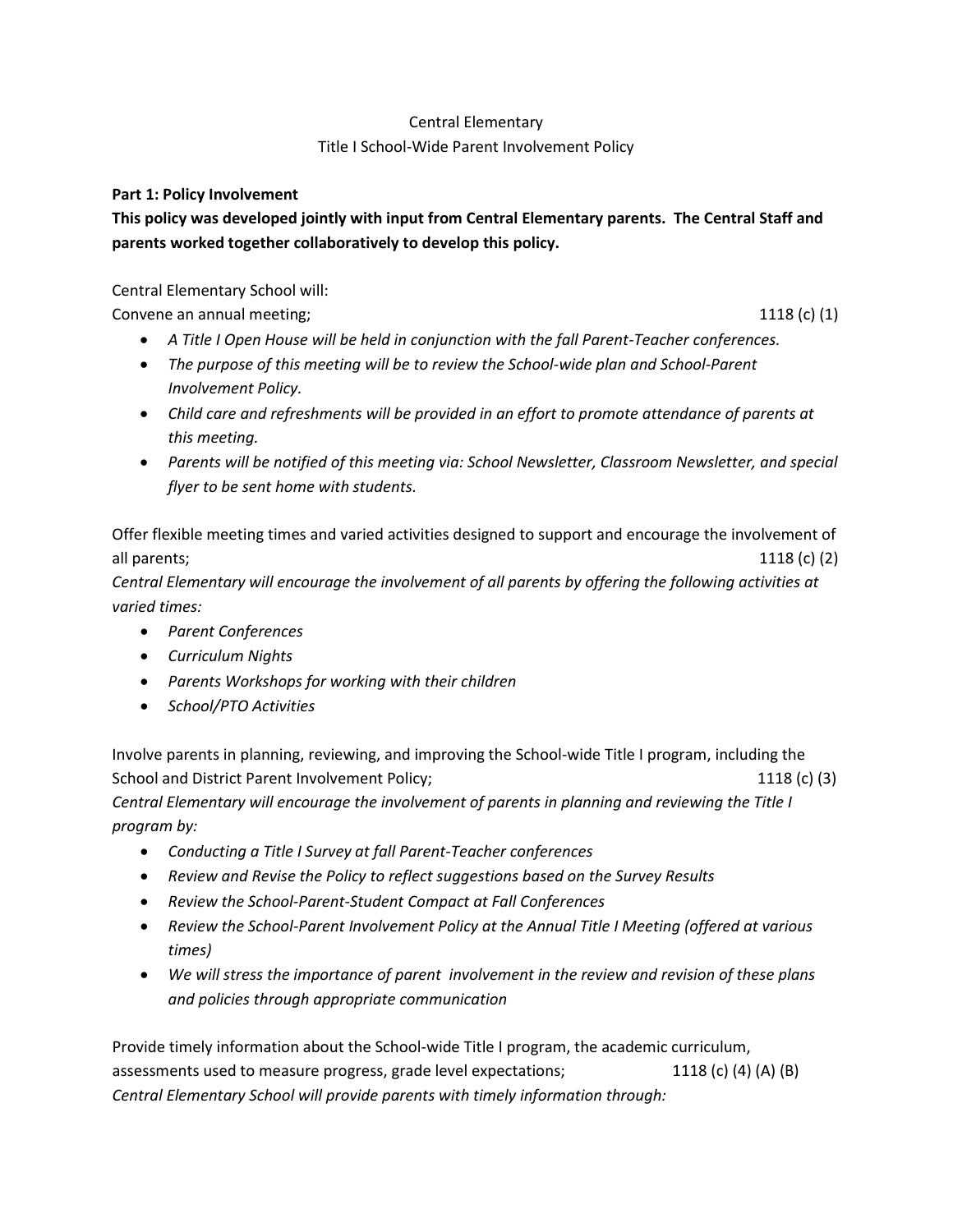- *Parent-Teacher Conferences*
- *Back-to-School Open House*
- *Curriculum Nights*
- *School and Classroom Newsletters*
- *Progress Reports and Report Cards*
- *District/School Website*
- *Parent Contact via Phone, Email, or Conferences outside the normally scheduled conference periods*
- *Letters to Parents regarding instructional interventions provided to their children outside of the regular classroom, but during the school day*
- *Daily Take-Home Folders*
- *DTV (District Cable Channel)*
- *Student Handbook*
- *Parent Workshops*
- *Display Cases throughout the building that display school happenings*

Provide parents opportunities to interact with teachers regarding their child's education and include parents in the decision making process, including their input for improvements. The school-wide plan will be revised with the input from parents and those revisions will be shared with the LEA;

1118 (c) (4) (c) & 1118 (c) (5)

- *Parent-teacher conferences will be held three times per year or as needed at the request of parents or teachers*
- *IEP's will be held for those students in need of special services*
- *Include School-wide Title I on the monthly agenda for PTO in order to receive ongoing input from parents*
- *Conduct a Parent Survey at fall Parent Teacher conferences*
- *Conduct an annual Parent Title I meeting to review their child's education and receive input for improvements.*
- *Create revisions based on input from parents*
- *Parents will be encouraged to share their dissatisfaction with Title I programs with the Building Principal or the Literacy Specialist at any time.*

# **Part II: Share Responsibilities for High Student Academic Achievement**

Central Elementary School will:

Develop jointly with parents and teachers a School-Parent-Student Compact. The Compact will outline the ways in which the parents, school staff, and students will work together to ensure high academic achievement. 1118 (d) (1) & 1118 (d) (2) (A)

*The Parent-Teacher-Student Compact was developed with input from the Staff and Parents and will be reviewed annually. Revisions will be made based on the results of the Title I Survey and other information gathered from the various stakeholder groups. The Compact will be reviewed and discussed during fall parent-teacher conferences.*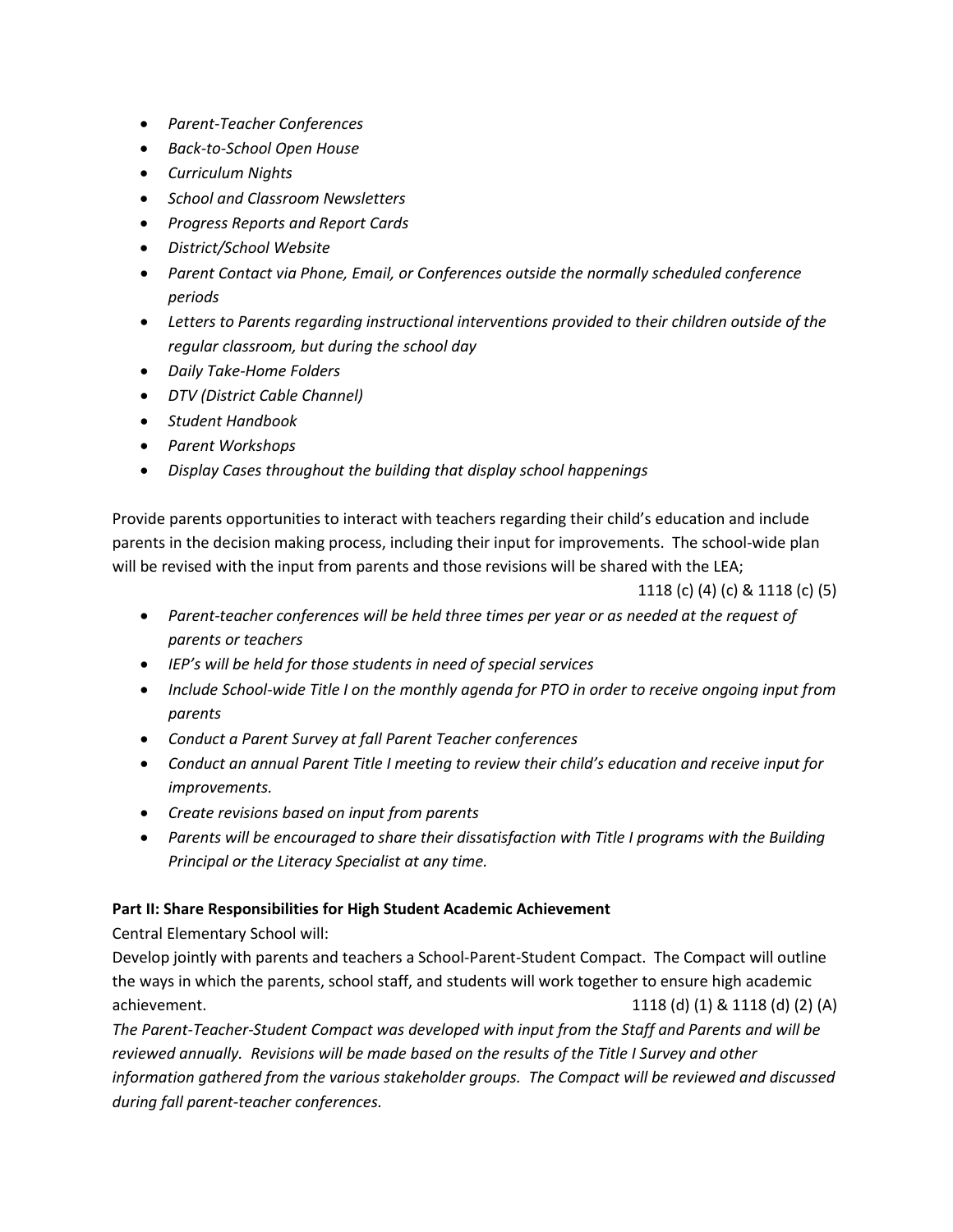Provide frequent reports to parents on their children's progress; 1118 (d) (2) (B) *Central Elementary will provide various academic reports and communication to parents:*

- *Report Cards (October, January, April, June)*
- *Progress reports as needed*
- *Parent Teacher Conferences (November, February, and April)*
- *Phone Calls*
- *Intervention Updates*

Afford parents reasonable access to staff, opportunities to volunteer and participate in their child's classroom and observation of classroom activities; 1118 (d) (2) (C) (C) (C) (C) (C) *Central Elementary parents are always welcome at Central Elementary school. Teachers and administrations welcome parents into the school at anytime. Additionally, parents are invited to participate in the following:*

- *PTO*
- *Room/School Volunteers*
- *Chaperons on field trips*
- *March is Reading Month Family Reading Night*
- *Room & Intervention observations (Observation Days)*
- *Parent Education Nights*

#### **Part III: Building Capacity for Involvement**

Central Elementary School will:

Provide information and assistance to parents regarding the State and local academic standards and assessments; 1118 (e) (1) and 1118 (e) (1) and 1118 (e) (1) and 1118 (e) (1) and 1118 (e) (1)

*To ensure that parents are informed about academic standards and assessments, Central Elementary School will provide the following:*

- *Parent-Teacher Conferences*
- *Parents will be provided with a copy of the District Grade Level Curriculum Expectations*
- *MEAP Results will be sent to parents*
- *Progress Reports and Report Cards*
- *IEPT will be held for those students who have undergone a Special Education Evaluation or for those who are receiving Special Education Services*
- *District Common Assessment Data will be shared with parents via conferences and report cards*
- *Literacy Specialist will be available at Open House and conferences to answer questions about reading assessments, interventions, and curriculum*

Provide materials and training to parents; 1118 (e) (2) 1118 (e) (2) *Central Elementary School will offer training and materials to parents through the following events and activities:*

• *First Grade Orientation*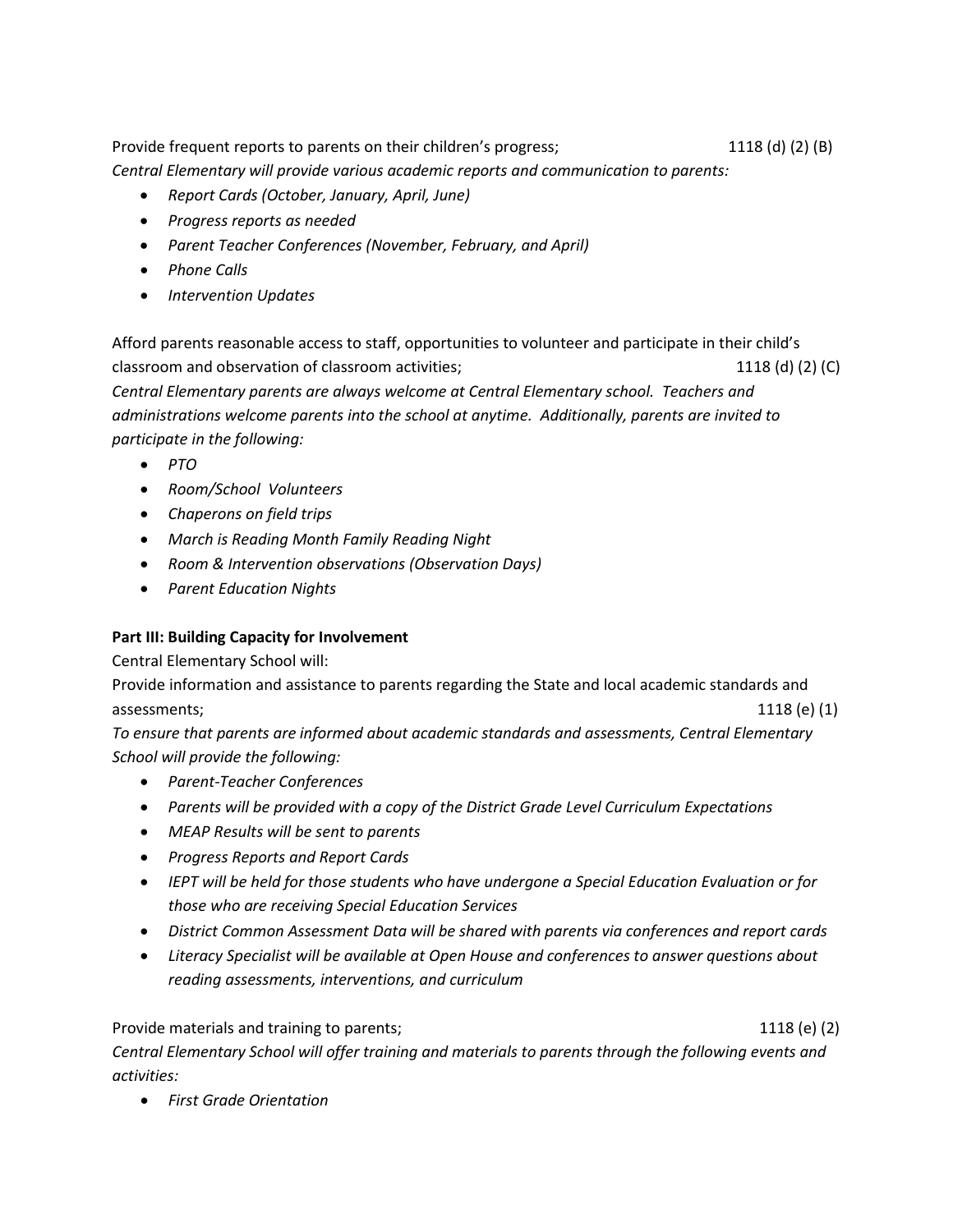- *Curriculum Nights*
- *Take Home Reading Materials will be provided to students who are in reading intervention*
- *Reading Training*
- *Math Training*
- *Provide a list of community resources to individual parents and assistance in accessing needed resources*

Educate the staff on ways to reach out to parents, communicate with them, work with them as equal partners, implement and coordinate parent programs and to build ties between the parents and school.

```
 1118 (e) (3)
```
- *Staff will participate in professional development to better their interactions with parents*
- •

Educate the community regarding the value of parent involvement, ways to communicate effectively with parents, and implementation of parent programs; 1118 (e) (4) 1118 (e) (4) *Central Elementary School values and respects parent as contributing members of the school community. The staff will participate in professional development that highlights new ideas for effective communication with parents. Parents will continue to be the first group notified of situations involving students or the welfare of the entire school community.*

Coordinate parent involvement activities with other programs; 1118 (e) (4) *Central Elementary School will provide parents with information on Kindergarten Readiness Programs (SKIP, GSRP, and other preschool options), Kindergarten Registration Information, and other programs offered through the school community. These will be communicated through the Central Scoop (school newsletter), District Marquee, and Website. Central Elementary parents will be encouraged to bring their preschool children to all school family events.*

Inform parents of school and parent programs in a timely and practical format in a language they can understand; 1118 (e) (5) 1118 (e) (5)

*To ensure that all parents are informed in a timely manner and in their native language to the extent possible, Central Elementary will provide:*

- *Daily Take Home Folders*
- *Communication via School and Classroom newsletters*
- *Bilingual interpreters will be used when needed*

Provide opportunities for parent involvement activities requested by parents; 1118 (e) (14) *Central Elementary encourages parent involvement and communication with both administration and staff. In addition, parents are encouraged to participate in the following activities:*

- *PTO (Parent Teacher Organization)*
- *Parent Room Volunteers*
- *March is Reading Month*
- *Field Day*